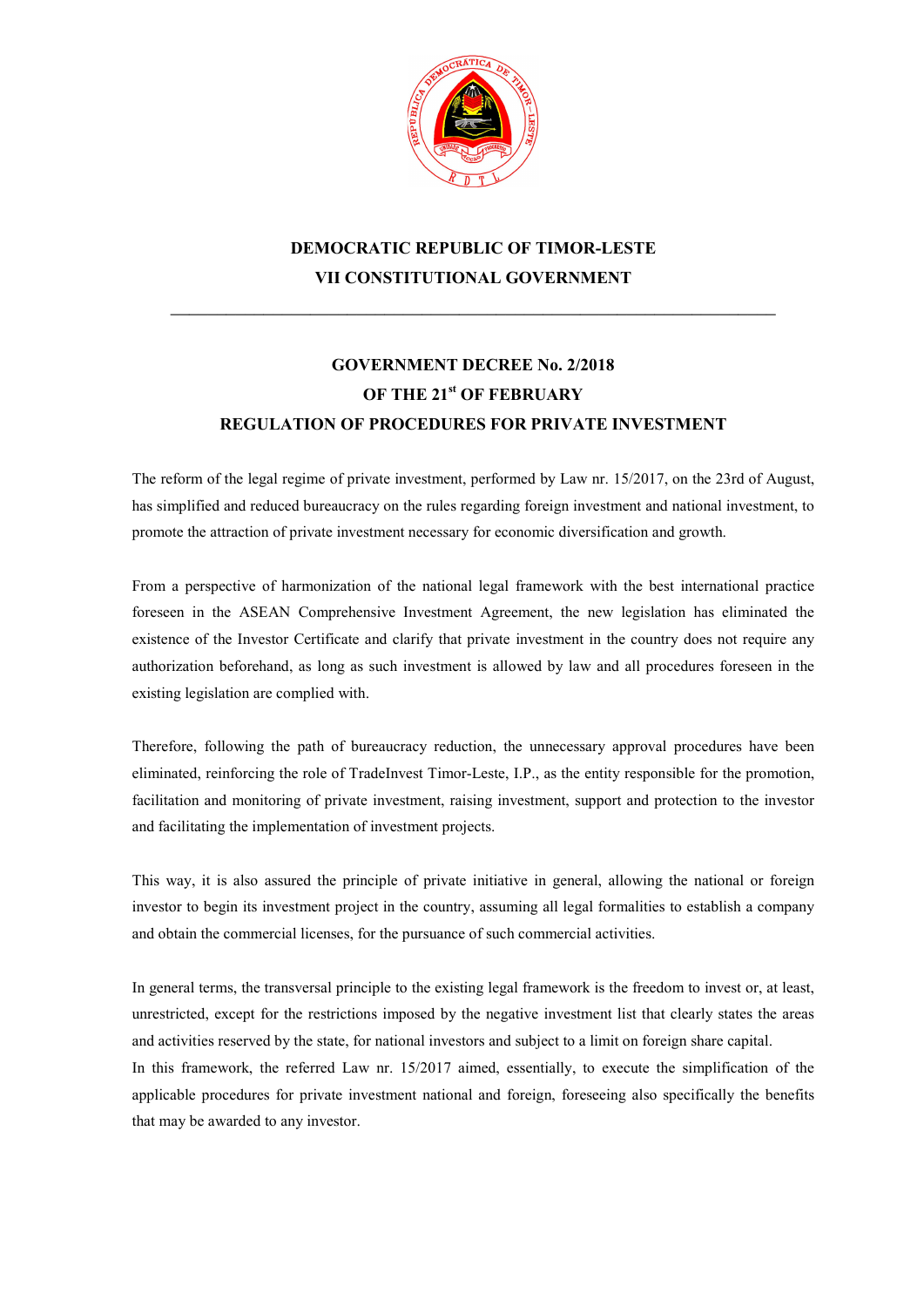However, in certain subjects, such as processing the request and issuance of the new benefits declaration, the registration of investments and the minimum values for foreign and national investment, the new Private Investment Law transfers the power of regulating further to the Government side.

Therefore, the Government hereby Decrees, in compliance with article  $50<sup>th</sup>$  of Law nr. 15/2017, to enforce as regulation, the following:

#### CHAPTER I

## GENERAL RULES

#### Article 1st

#### Definitions

The definitions, terms and concepts foreseen in article  $3<sup>rd</sup>$  of Law nr. 15/2017 have the same legal meaning as the regulation herein.

## Article 2<sup>nd</sup>

#### Subject

The regulation herein has the following subject:

- a) To approve the minimum values of investment and reinvestment for the national investor and foreign investor, in compliance with article  $34<sup>th</sup>$  of the Law;
- b) To define a procedure of requests and issuing the declaration of benefits, pursuant to article  $36<sup>th</sup>$  of the Law;
- c) To decide on the creation of the government body in charge of promoting, facilitating and monitoring of private investment and exports and also for issuing the declaration of benefits and negotiation of the special investment agreements, in compliance with article  $42<sup>nd</sup>$  of the Law;
- d) To define the terms of registration of the investments performed in the country, in compliance with article  $45<sup>th</sup>$  of the Law;
- e) To define the rules for expiration of the Investment Certificates issued under Law nr. 14/2011, of the  $28<sup>th</sup>$  of September, Law nr. 4/2005, of the 7<sup>th</sup> of June, or Law nr. 5/2005, of the 7<sup>th</sup> of June;
- f) To define a procedure for all ongoing investor certificates requests initiated before the entry into effect of Law nr. 15/2017, that may be currently pending.
- g) To approve further complementary regulation necessary to implement the Private Investment Law, in compliance with article  $50<sup>th</sup>$  of Law nr. 15/2017 and necessary to support the investors.

#### Article 3rd

#### Scope

This regulation is applicable:

- a) To investment performed in Timor-Leste after the entry into effect of Law nr. 15/2017, of 23<sup>rd</sup> of August;
- b) To investment performed in Timor-Leste prior to the entry into effect of Law nr. 15/2017, regarding the expiration of the Investor Certificate, if there is non-compliance of the new rules in effect;
- c) To investment performed in Timor-Leste prior to the entry into effect of Law nr. 15/2017, if the procedure to grant an Investor Certificate is still pending.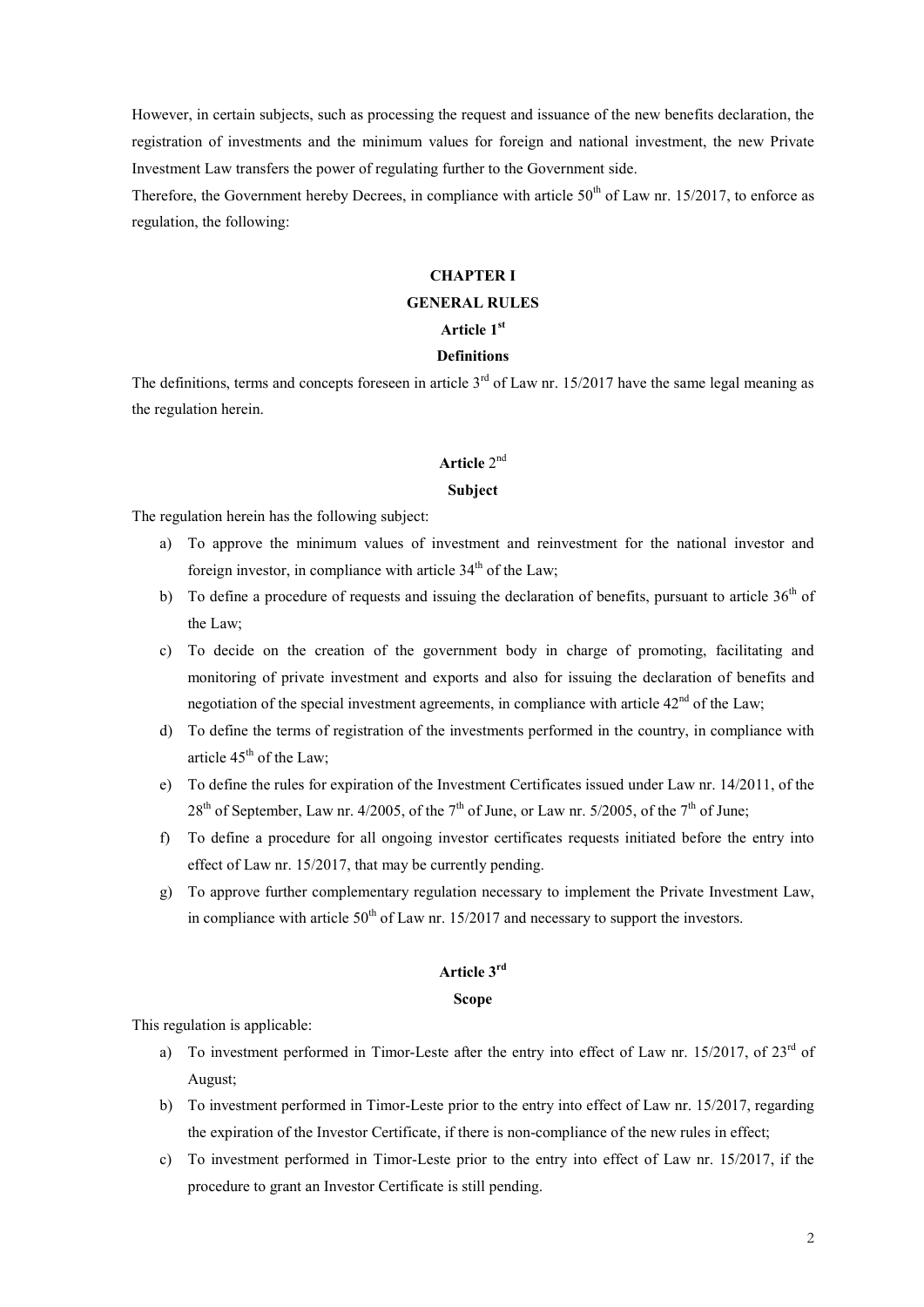# CHAPTER II COMPETENT GOVERNMENT BODY

## Article 4<sup>th</sup>

#### Government Body

The government body in charge of promoting, facilitating and monitoring of private investment and exports and also for issuing the declaration of benefits and negotiation of the special investment agreements is TradeInvest Timor-Leste, I.P.

# CHAPTER III PROCEDURE FOR GRANT OF SPECIAL BENEFITS TO INVESTORS

#### SECTION I

## GRANTING BENEFITS

## Article 5<sup>th</sup>

## Form of the Grant

- 1. Any investor seeking the special benefits foreseen in articles 24th and 25th of Law nr. 15/2017, must be the bearer of a declaration of benefits or a special investment agreement, in compliance the regulation herein.
- 2. Upon issuance on behalf of an investor, the declaration of benefits is personal and non-transferable.
- 3. The declaration of benefits only allows the investor, for a specific investment, to obtain the benefits foreseen in Law 15/2017 once, and for each of the periods defined in article  $31<sup>st</sup>$  of the same Law.
- 4. The special investment agreement is negotiated directly with the investor, in compliance with the applicable law.
- 5. The issue of the declaration of benefits or the signature of the special investment agreement does not affect the obligation to comply with all necessary legal formalities by the investor to obtain work visas or to lease public property from the State.

#### SECTION II

#### MINIMUM VALUES FOR INVESTMENT OR REINVESTMENT

## Article 6<sup>th</sup>

#### Minimum Values for Investment or Reinvestment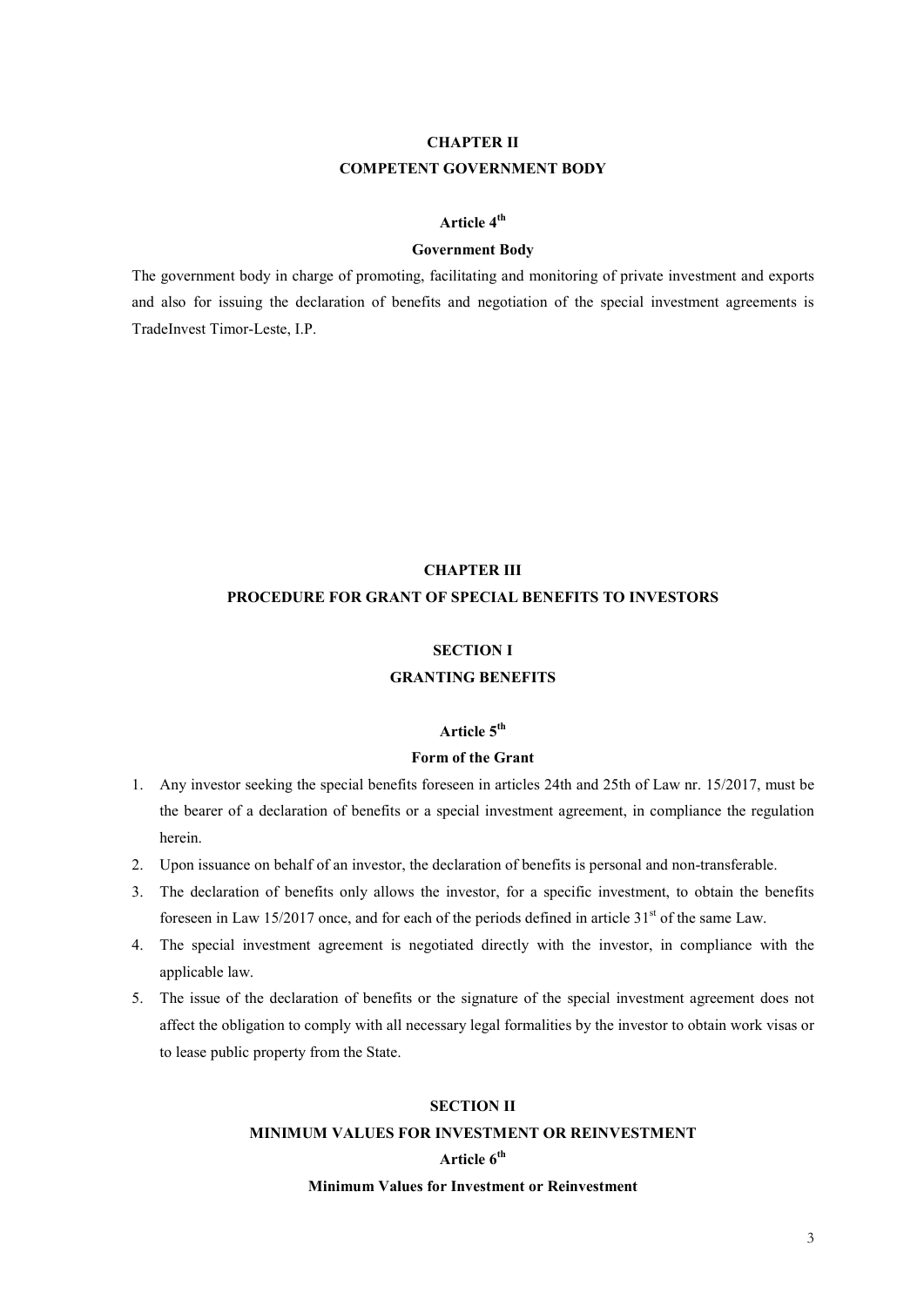The special benefits foreseen in articles 24<sup>th</sup> and 25<sup>th</sup> of law nr. 15/2017, of 23<sup>rd</sup> of August, are only granted to investments or reinvestments with value equal or superior to:

- a) Fifty thousand American dollars (US\$50,000.00) if it's a national investor;
- b) Five hundred thousand American dollars (US\$500,000.00) if it's a foreign investor;
- c) Two hundred and fifty thousand American dollars (US\$250.000,00) if it's a joint venture or one of the legal forms of partnership between a foreign investor and a national resident, in which the latest control, at least, 75% of the share capital of the commercial societies involved.

## Article 7<sup>th</sup>

### Definition of the Investment Value

- 1. For the purpose of granting a declaration of benefits, the real value of the investment or reinvestment is the total amount of capital effectively invested.
- 2. The value of the investment or reinvestment is presented by the investor in the legal currency of the country, in compliance with the Private Investment Law and in accordance with the current best international accounting practices.
- 3. It is the responsibility of the investor to ensure that the investment or reinvestment values are true, without prejudice to the physical verification of the completion of the investment or reinvestment by TradeInvest Timor-Leste, I.P.
- 4. In the presence of a founded suspicion that the value of investment presented by the investor does not match the invested amount, TradeInvest Timor-Leste I.P. may assemble a technical team or engage a specialized and renown private entity, to promote an audit to the investment or reinvestment value at stake.
- 5. If, because of the audit foreseen in the previous number, it is confirmed that the investment amount does not comply with the minimum values required under this regulation, the declaration of benefits may be deemed void, effective immediately, under this regulation.
- 6. The termination foreseen in the previous number of this article must be performed by TradeInvest Timor-Leste, I.P., and duly justified in the audit report conclusions referred to in number 4 of this article, trough the issue of a declaration of repeal of the declaration of benefits previously issued and registered.

## SECTION III DECLARATION OF BENEFITS

## Article 8<sup>th</sup>

#### Request for Grant of Declaration of Benefits

- 1. The investor must submit the request for grant of declaration of benefits, in written form, to the Executive Director of TradeInvest Timor-Leste I.P in person or through a legal representative.
- 2. The request for grant of declaration of benefits must be accompanied by the following documents:
	- a) A filled-out form, using the model referred in Annex I included in this regulation;
	- b) Copy of passport or identification document for all individual persons participating in the investment either individually or integrated in a commercial society, for national investors;
	- c) A power of attorney, if the request for grant of declaration of benefits is submitted by a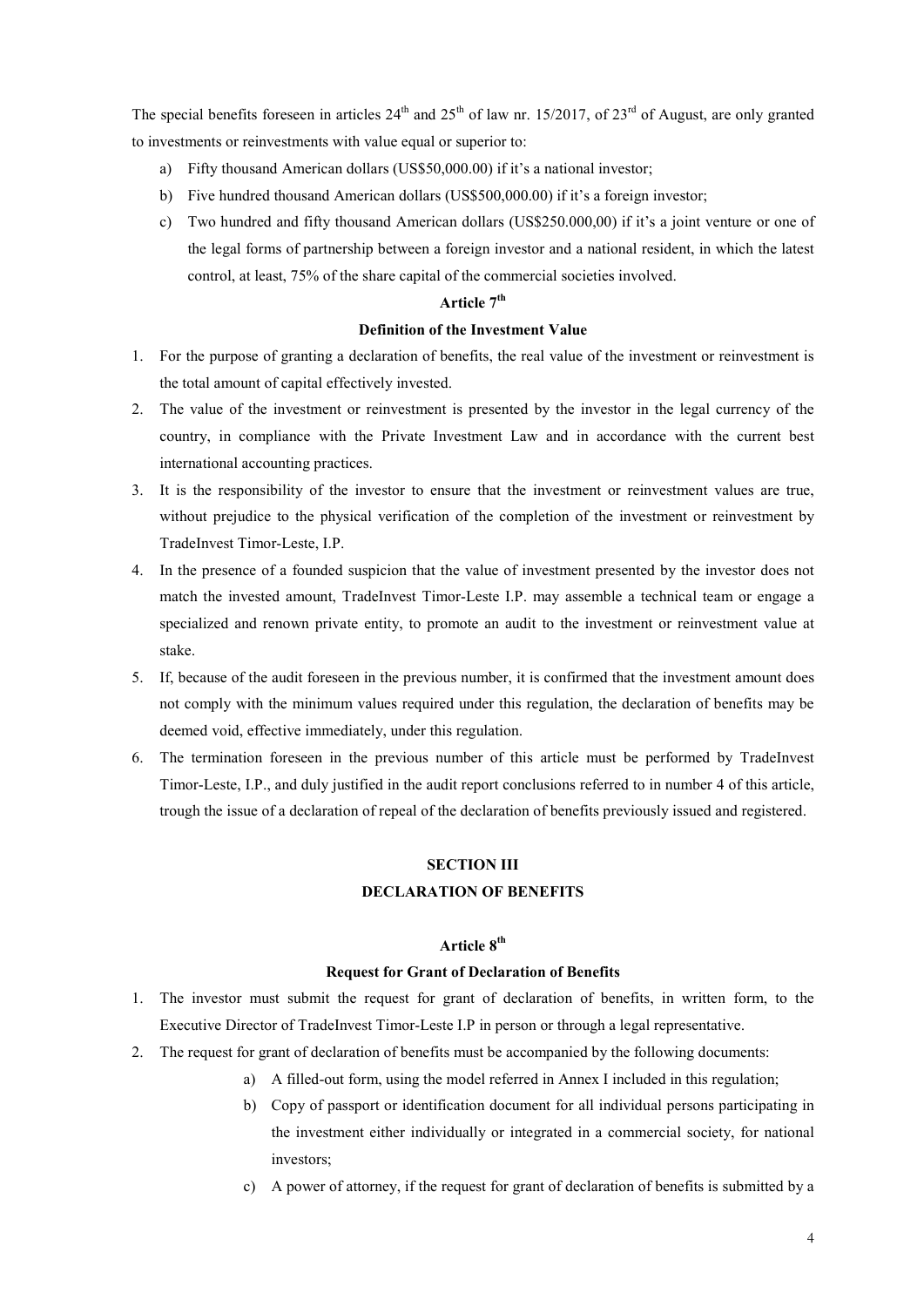legal representative;

- d) Copy of the updated commercial registration certificate if the investor is a collective person already incorporated;
- e) Request for grant of, a maximum of 5 work visas together with all legally required documents to obtain such visas;
- f) Business plan that proves the amount of investment planed or being executed.
- 3. The request for grant of declaration of benefits may be made at any given time, as long as the minimum values for investment established by this regulation are met.
- 4. The investor shall receive a receipt proving the submission of the request with a registration number of entry.

## Article 9<sup>th</sup>

## Feedback regarding Request of Declaration for Special Benefits

- 1. After receiving the request for grant of declaration of benefits, the Executive Director of TradeInvest Timor-Leste, I.P. shall forward the process to the competent department for a preliminary analysis of the request.
- 2. Within 6 days counted from the reception of the request, the competent department of TradeInvest Timor-Leste, I.P., responsible for the process shall send a copy of all documentation to:
	- a) The government department responsible for leasing state property, under the law;
	- b) The government department responsible for granting visas, under the law;
- 3. The departments referred in the previous number shall have 6 work days to, within the scope of their powers, issue their feedback.
- 4. If no feedback is received by TradeInvest Timor-Leste, I.P. within the period given in the previous number, the feedback shall be considered as favorable.

## Article 10<sup>th</sup>

#### Granting the Declaration of Special Benefits

- 1. Having complied with the previous article, the Executive Director of TradeInvest Timor-Leste, I.P., shall send an executive report to the supervising government body recommending the issue of the declaration of benefits in favor of the investor, using the model given in Annex II included in this regulation.
- 2. The supervising body shall have 6 days to sign the declaration of benefits and return it to TradeInvest Timor-Leste, I.P.
- 3. Upon receival of the declaration of benefits, TradeInvest Timor-Leste, I.P. shall hand it to the investor, forwarding a copy to the government body responsible for the lease of state property and the government body responsible for granting visas.
- 4. The declaration of benefits must describe the tax benefits granted to the investor within the scope of the approved investment project, as well as the corresponding period of the grant.

## Article 11<sup>th</sup>

#### Revocation of the Declaration of Benefits

1. The declaration of benefits shall be revoked: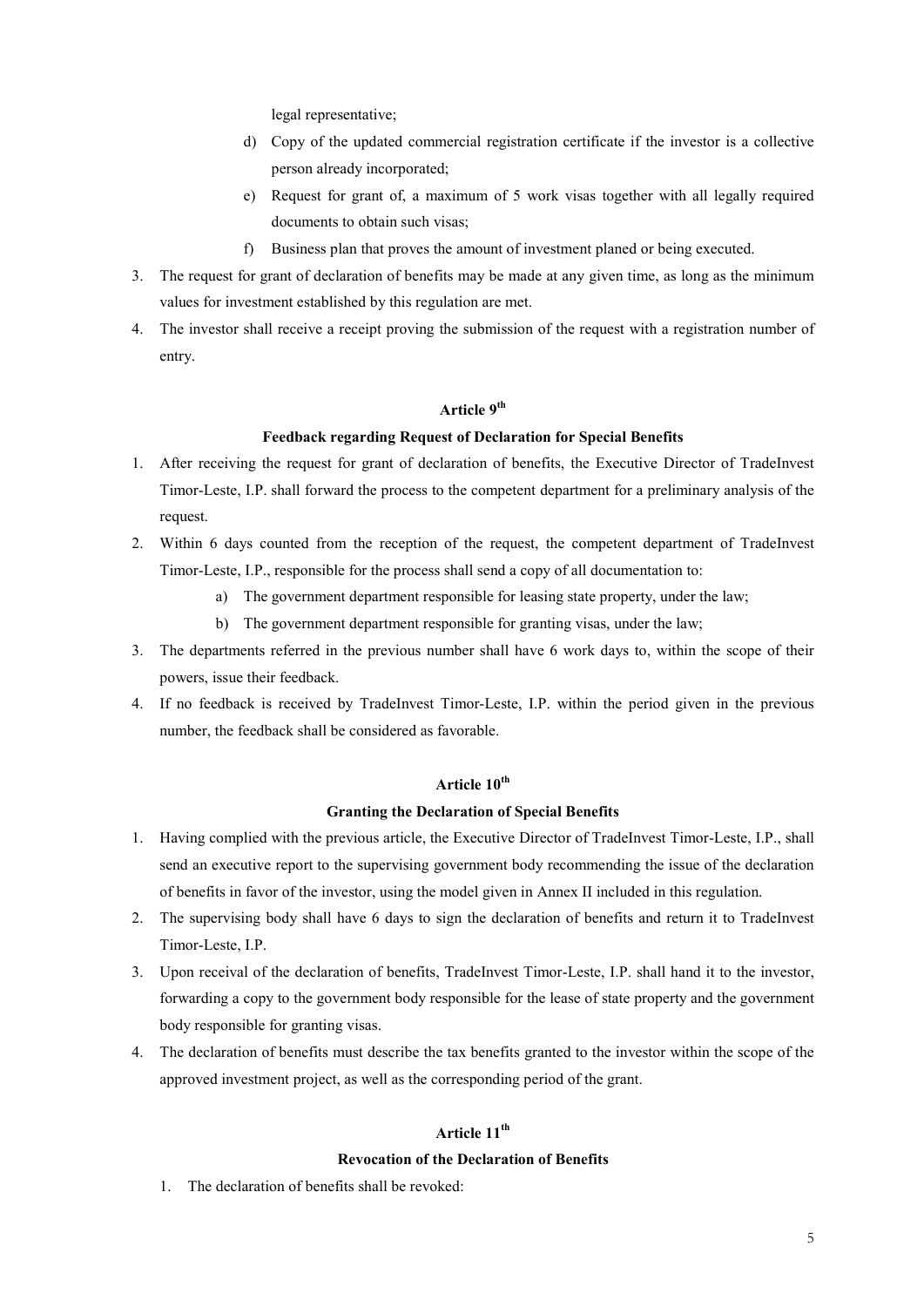- a) If the value of investment stated by the investor does not correspond to the real value of investment and such value is inferior to the minimum values foreseen in article  $5<sup>th</sup>$  of this regulation;
- b) If the investor fails to start the investment project, for reasons under his control or resulting from his actions or omissions, within the period of 1 year counted from the issue of the declaration of benefits;
- c) If the commercial society associated to the investment project is extinct or dissolved;
- d) If the investor or the commercial society associated to the investment project are declared bankrupt;
- e) If the commercial society associated to the investment project is merged or acquired;
- 2. The competent department of TradeInvest Timor-Leste, I.P. responsible for the process shall prepare a report describing in detail the causes that justify the revocation, in compliance with the terms foreseen in the previous number.
- 3. The report is signed by the Executive Director and sent to the investor and to the supervising government body.
- 4. The investor shall have 10 work days to, if he chooses so, make a statement regarding the report.
- 5. After receiving the investor statement, the competent department of TradeInvest Timor-Leste, I.P. shall draft the final report and, in case it concludes that any of the situations referred in number 1 of this article is proven, recommending the revocation of the declaration of benefits to the supervising government body.
- 6. The revocation is made through a decree of the supervising government body describing the grounds sustaining it, together with the form described in Annex III included in this regulation.

## Article 12<sup>th</sup>

## Effects of Revocation

- 1. The revocation of the declaration of benefits determines the automatic and immediate expiration of the benefits granted to the investor.
- 2. For the purposes of the previous number, the revocation of the declaration of benefits is communicated to the government department responsible for the lease of state property and the department responsible for the grant of visas, for all legal purposes.

## Article 13<sup>th</sup>

#### Complaint and Appeal

The revocation of the declaration of benefits can be subject of complaint in compliance with the rules of administrative procedure and may also be subject to a litigation appeal, under the law.

#### SECTION III

#### SPECIAL INVESTMENT AGREEMENT

## Article 14<sup>th</sup>

#### Special Investment Agreement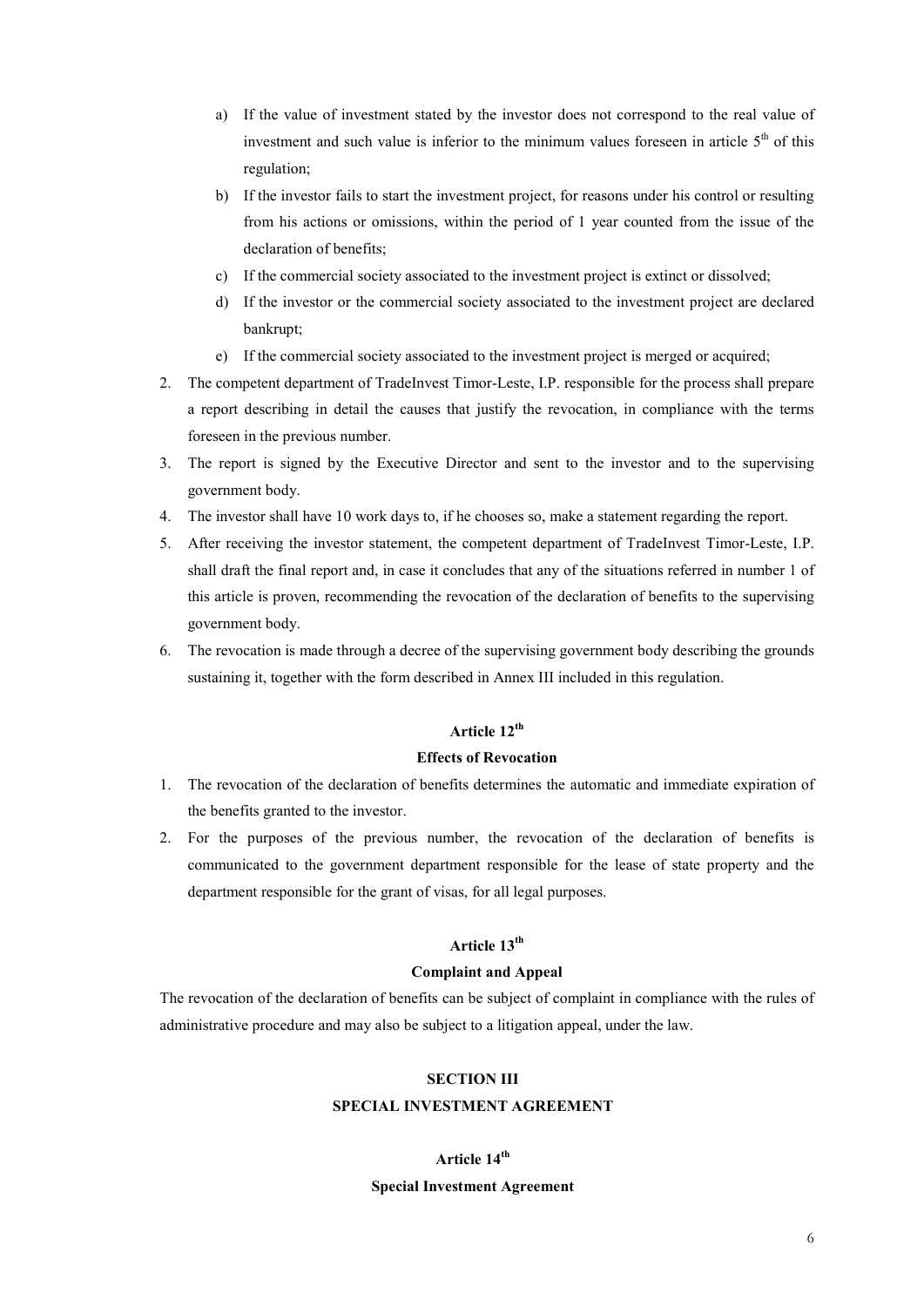The grant of special benefits overrules the need for a declaration of benefits, if the investor is the beneficiary of a special investment agreement in accordance with the law and if the investment amount complies with the minimum values foreseen in article  $6<sup>th</sup>$ .

# Article 15<sup>th</sup> Request

- 1. An investor that fulfils the legal requirements to engage in a special investment agreement, can submit his request in person, or through a legal representative, to the Executive Director of TradeInvest Timor-Leste, I.P.
- 2. The request to engage in a special investment agreement must be accompanied by the following documents:
	- a) A filled-out form, using the model referred in Annex I included in this regulation;
	- b) Copy of passport or identification document for all individual persons participating in the investment either individually or integrated in a commercial society, for national investors;
	- c) Copy of the updated commercial registration certificate if the investor is a collective person already incorporated;
	- d) Request for grant of, a maximum of 5 work visas together with all legally required documents to obtain such visas;
	- e) Business plan that proves the amount of investment planed or being executed.
	- f) A document stating the motives based on which the investor intends to engage in a special investment agreement describing also the economic, social, environmental and technological impact to be considered under the scope of national interest in the framework of the Strategic Plan for Development.
- 3. The request for engagement in a special investment agreement may be made at any given time, as long as the minimum values for investment established by this regulation are met.
- 4. The investor shall receive a receipt proving the submission of the request with a registration number of entry.

## Article 16<sup>th</sup>

## Feedback

- 1. After receiving the request for engagement in a special investment agreement, the Executive Director of TradeInvest Timor-Leste, I.P. shall forward the file to the competent department for a preliminary analysis of the request.
- 2. Within 5 working days counted from the reception of the request, the competent department of TradeInvest responsible for the process shall identify the main government bodies and their related departments that require consultation forwarding a copy of all documentation to the supervising government body.
- 3. Within 10 working days counted from the reception of the documentation, the supervising government body shall call for a meeting with TradeInvest Timor-Leste, I.P. for a preliminary discussion regarding the proposal for investment.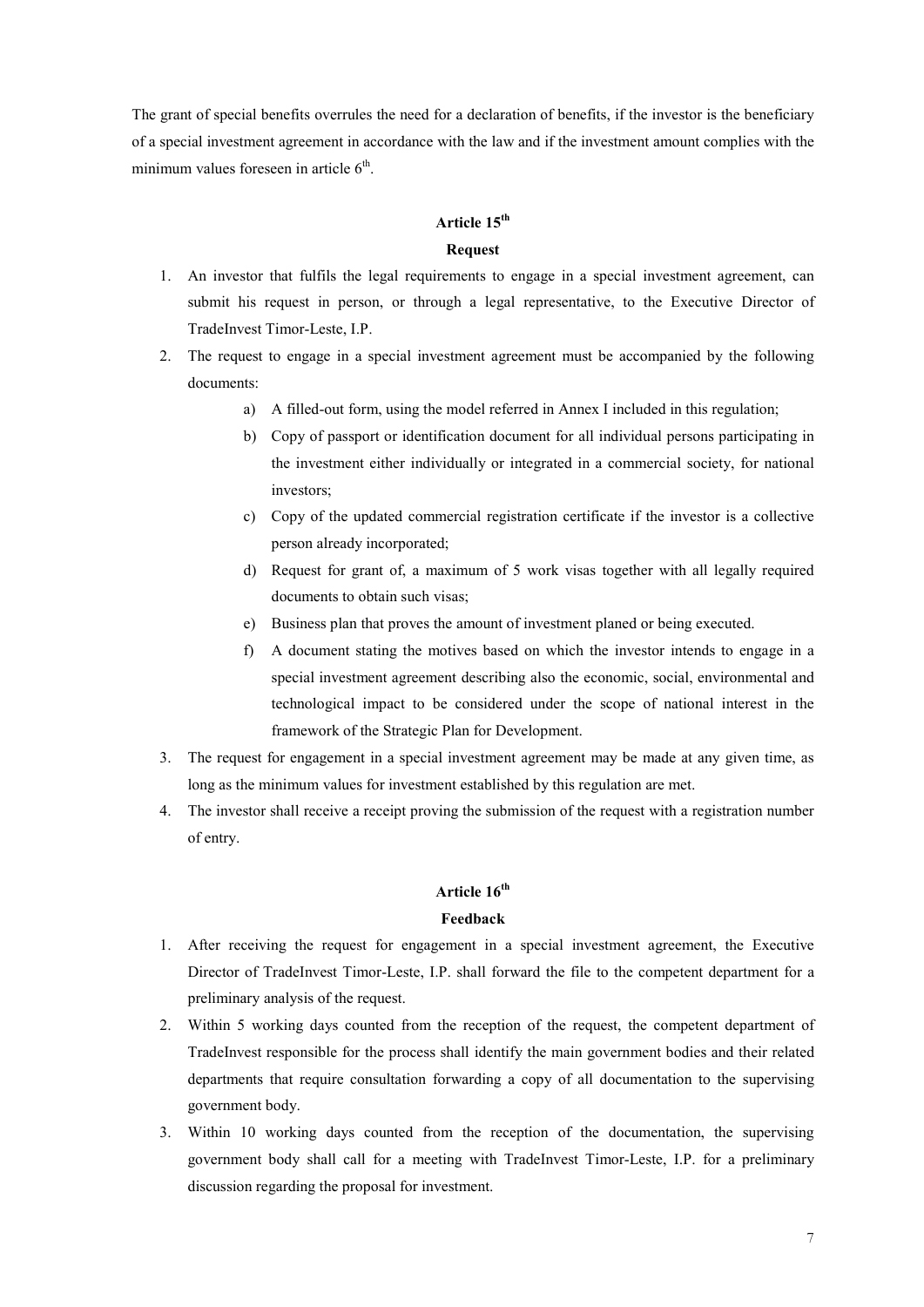- 4. After conclusion of the meeting referred in the previous number, the competent department of TradeInvest Timor-Leste I.P. shall forward a copy of all documentation to the main government bodies and their related departments requiring consultation.
- 5. The departments referred in the previous number shall have 20 work days to, within the scope of their powers, issue their feedback regarding the investment proposal.

## Article 17<sup>th</sup>

#### Technical Team

- 1. The supervising government body assembles, by decree, a technical team leaded by the Executive Director of TradeInvest Timor-Leste, I.P., and composed by officials of this entity, from the cabinet of the supervising government body and the corresponding ministry.
- 2. Representatives of other government bodies must also take part in the technical team if their participation is deemed necessary to ensure the good negotiation of the special investment agreement, if they are appointed by the member of Government responsible for the related area of intervention, subject to a previous request by the supervising government body.
- 3. The technical team is responsible for the negotiations with the investor for the special investment agreement, also preparing the final draft for approval.

## Article 18<sup>th</sup>

#### Draft of Special Investment Agreement

- 1. The special investment agreement draft is written in one of the official languages of Timor-Leste.
- 2. At the request of the investor, a translation may be made of the special investment agreement to English, prevailing however the version written in the official language in case of an interpretation doubt.

## Article 19<sup>th</sup>

## Approval of the Draft

The special investment agreement draft shall be submitted to the Government for analysis and approval by way of Government Resolution clearly stating the justifying causes of the agreement and its binding special regime.

## Article 20<sup>th</sup>

#### Special Investment Agreement Termination

The special investment agreement may be terminated by agreement between the parties, or due to definitive non-compliance of one of the parties or due to any other cause foreseen in the agreement itself.

### CHAPTER IV

#### **REGISTRATION**

# Article 21st Registered Information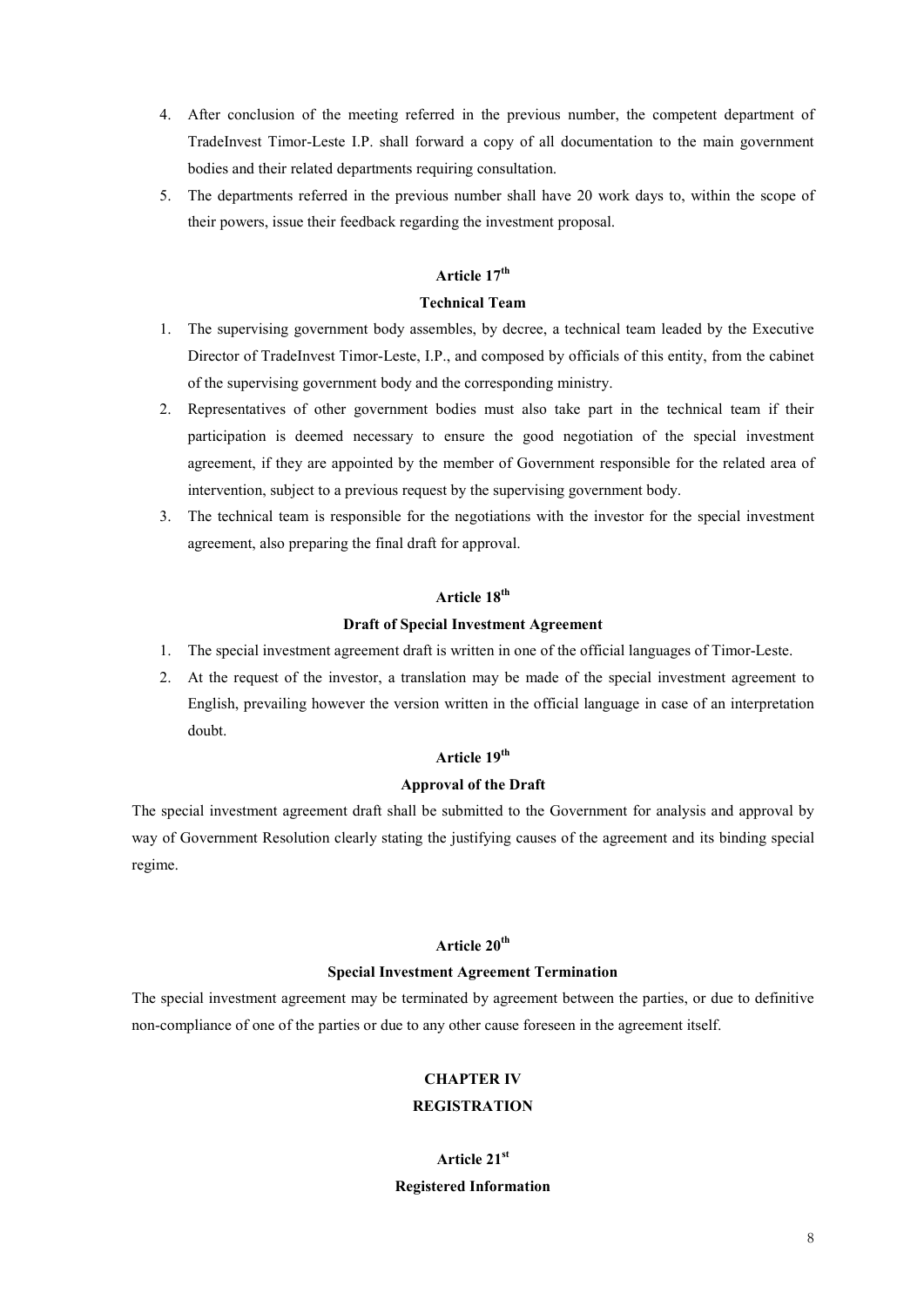- 1. TradeInvest Timor-Leste, I.P. shall keep an updated registry in electronic and physical form of all existing investments from the date of entry in effect of this regulation, containing the following information:
	- a) Identification of the investor;
	- b) Amount invested;
	- c) Type or sector of activity;
	- d) Location of the project;
	- e) Date of entry of the request;
	- f) Starting year of the project;
	- g) State of implementation;
	- h) Investor Certificate number;
	- i) Date of the Special Investment Agreement, if any;
	- j) Any other information deemed relevant.
- 2. TradeInvest Timor-Leste, I.P. shall keep an updated registry in electronic and physical form of all procedures taken to grant a declaration of benefits, containing the following information:
	- a) Identification of the investor;
	- b) Amount invested;
	- c) Type or sector of activity;
	- d) Location of the investment;
	- e) Date of presentation of the project;
	- f) Starting year of the project;
	- g) State of implementation;
	- h) Number of the declaration of benefits;
	- i) Revocation of the Declaration of Benefits, if any;
	- j) Any other information deemed relevant.
- 3. TradeInvest Timor-Leste, I.P. shall keep an updated registry in electronic and physical form of all negotiation procedures taken for a special investment agreement, containing the following information:
	- a) Identification of the investor;
	- b) Amount invested;
	- c) Type or sector of activity;
	- d) Location of the investment;
	- e) Date of presentation of the project;
	- f) Starting year of the project;
	- g) State of implementation;
	- h) Complete identification of the technical team responsible for the negotiation of the agreement;
	- i) List of contacted government bodies and their related departments;
	- j) Copy of any feedback received;
	- k) Minutes of the meetings held to discuss matters related to the special investment agreement and of the meetings with the investor.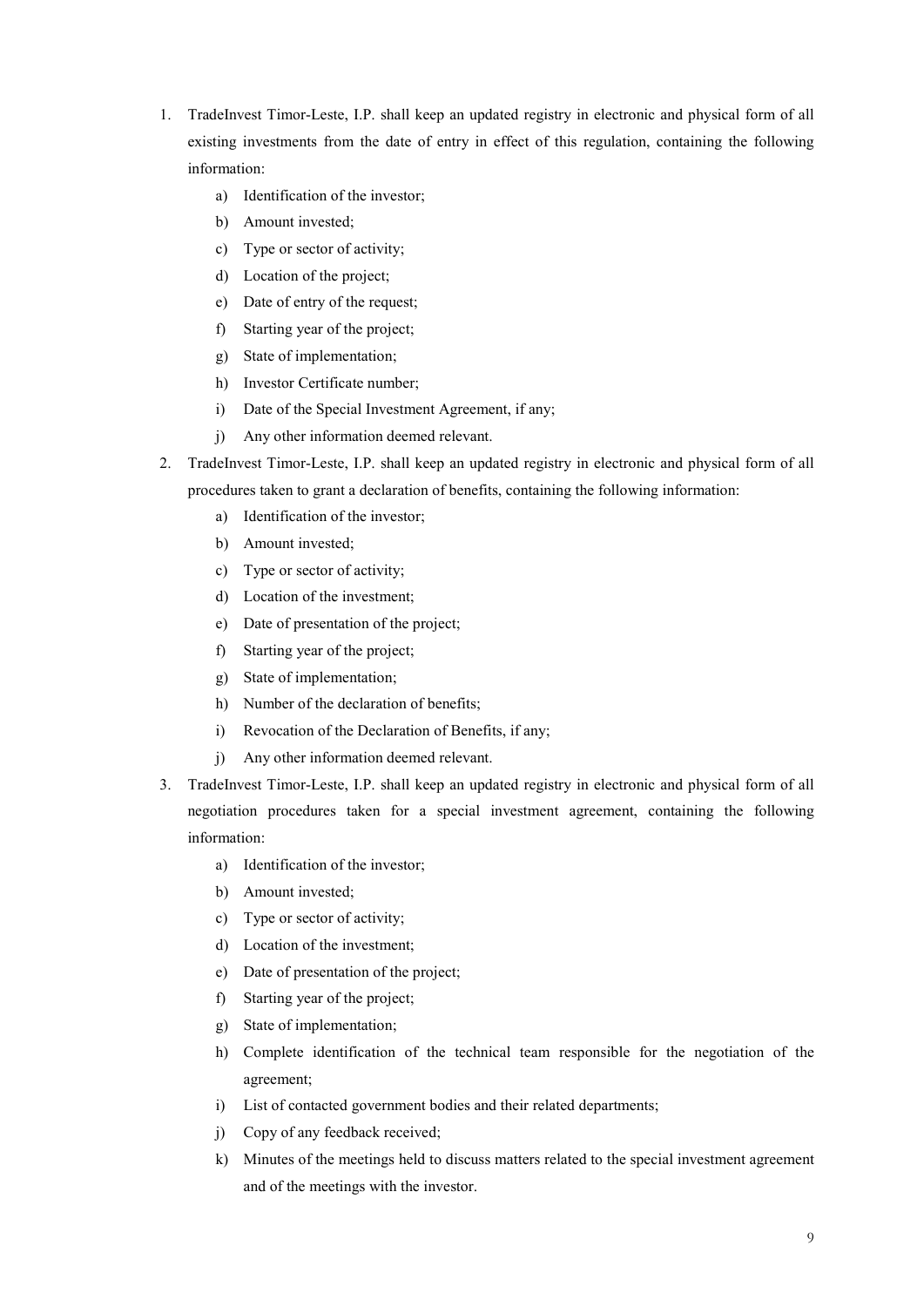- l) Any other information deemed relevant.
- 4. TradeInvest Timor-Leste, I.P. shall keep an updated registry in electronic and physical form of all investors that may have received support, containing the following information:
	- a) Identification of the investor;
	- b) Amount invested;
	- c) Type or sector of activity;
	- d) Location of the investment;
	- e) Date of the support request;
	- f) Starting year of the project;
	- g) Type of support requested;
	- h) Any other information deemed relevant.

# CHAPTER V SUPPORT TO INVESTORS

## Article 22nd

## Granting Authorizations, Visas, Permits and Registrations

- 1. As the single liaison point for a private investor, TradeInvest Timor-Leste I.P. ensures that, at the request of the investor, necessary articulation with the services and organizations of the Public Administration to obtain authorizations, visas, permits and registrations legally required for the execution of the investment or reinvestment.
- 2. In compliance with the previous number, TradeInvest Timor-Leste I.P. must support the related services and oversee the completion of all administrative procedures related to the project of investment or reinvestment, specifically:
	- a) Execution of all acts of commercial registration, if necessary;
	- b) Obtaining authorization or permit to conduct an economic activity, under the law;
	- c) Granting authorizations or visas for the foreign investor and his hired staff for the investment project;
	- d) Engaging a lease contract for State property;
	- e) Obtaining further authorizations, visas, permits and registrations deemed necessary because of the nature of the investment or reinvestment project.

## Article 23rd

#### Facilitation

1. For the purposes of this chapter, TradeInvest Timor-Leste, I.P. must appoint a designated technician to support the investor in communicating with other public services and bodies to facilitate the procedures to obtain the necessary authorizations, visas, permits and registrations for the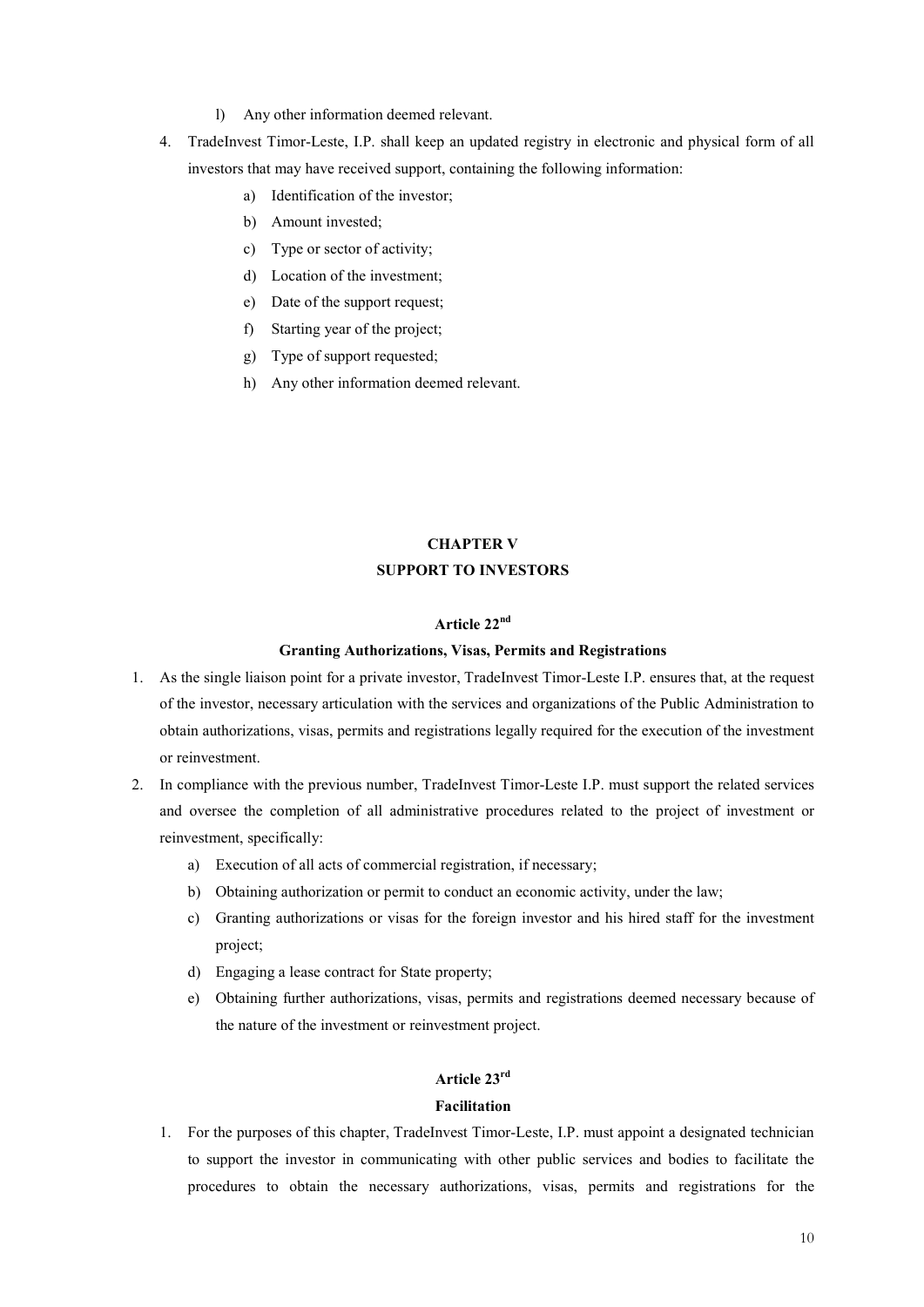implementation of the investment or reinvestment project.

2. The investor or its legal representative may, if he wishes so, grant representation powers, with the ability to delegate, to an official of TradeInvest Timor-Leste, I.P. to strictly promote the necessary procedures to obtain authorizations, visas, permits and registrations for the implementation of the investment or reinvestment project, by way of power of attorney using the terms foreseen in Annex IV included in this regulation.

## CHAPTER VI INVESTOR CERTIFICATES

## Article 24<sup>th</sup>

#### Investor Certificate Termination

- 1. The current Investment Certificates issued under Law nr.  $14/2011$ , of the  $28<sup>th</sup>$  of September, Law nr. 4/2005, of the  $7<sup>th</sup>$  of June, or Law nr. 5/2005, of the  $7<sup>th</sup>$  of June, are terminated:
	- a) By way of expiration, when its validity period ends;
	- b) By way of revocation, through a decree duly justified issued by the supervising body, whenever:
		- i. If the investment or reinvestment project has no activity for a continuous or noncontinuous period superior to 6 months, without any justification, this period may be extended by 3 additional months through request addressed to TradeInvest Timor-Leste, I.P.;
		- ii. By way of winding up of the commercial society associated to the investment project;
		- iii. If the investor or the commercial society associated to the investment project are declared bankrupt;
		- iv. In case of serious or repeated breach of the rules of the Private Investment Law or this regulation.
- 2. The competent department of TradeInvest Timor-Leste, I.P. shall prepare a report stating and describing in detail the verification of any of the situations described in section b) of the previous number.
- 3. The report is signed by the Executive Director of TradeInvest Timor-Leste, I.P. and sent to the investor and to the supervising government body.
- 4. The investor shall have 10 work days to, if he chooses so, make a statement regarding the report.
- 5. After receiving the investor statement, the competent department of TradeInvest Timor-Leste, I.P. shall draft the final report and, in case it concludes that any of the situations referred in section b) of number 1 of this article is proven, recommends the revocation of the Investor Certificate to the supervising government body.
- 6. The revocation is made through a decree of the supervising government body describing the grounds sustaining it, together with the form described in Annex V included in this regulation.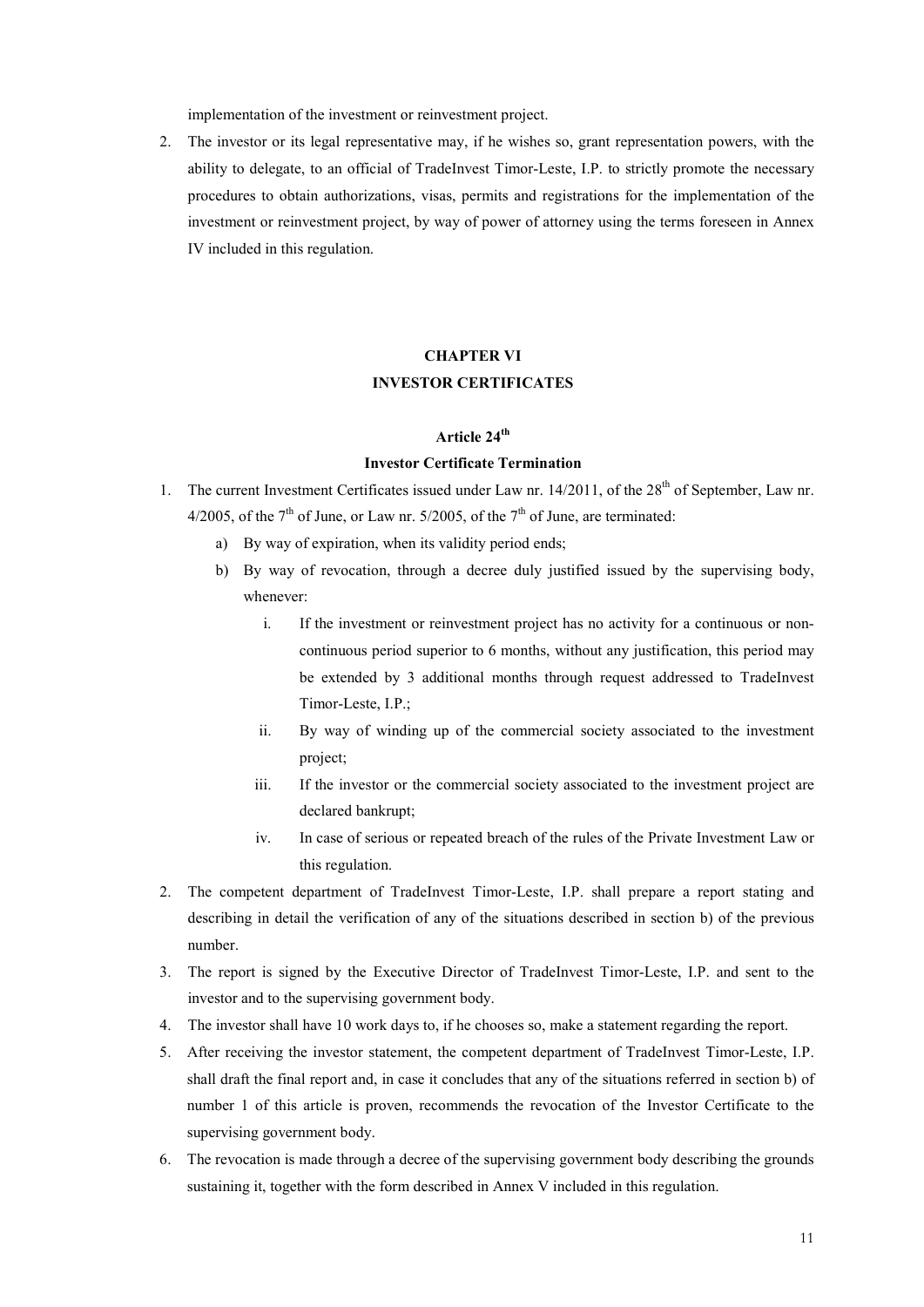## Article 25<sup>th</sup>

#### Effects of Termination

The expiration or revocation of the Investor Certificate determines the automatic and immediate expiration of the benefits granted to the investor, which shall be communicated to all relevant government entities, for all legal effects.

## Article 26<sup>th</sup>

#### Complaint and Appeal

The revocation of the Investor Certificate can be subject of complaint in compliance with the rules of administrative procedure and may also be subject to a litigation appeal, under the law.

## CHAPTER VII

#### TRANSITIONAL AND FINAL PROVISIONS

## Article 27<sup>th</sup>

## Revocation

Government Decree nr.  $4/2005$ , of the  $27<sup>th</sup>$  of July and Government Decree nr. 6/2005, of the  $27<sup>th</sup>$  of July are hereby revoked, without prejudice to the provisions found in the next article.

## Article 28<sup>th</sup>

#### Entry in Effect

1. This regulation shall entry in effect on the day after its publication.

2. This regulation is applicable to all requests for Investor Certificate, pending at TradeInvest Timor-Leste, I.P. until the 31st of December 2017, with exception to the next number.

3. Law nr. 14/2011 as well as the Procedure Regulation approved by Government Decree nr. 6/2005, of 27th of July, shall continue to apply to the requests for Investor Certificate submitted until the 31st of December 2017 that have achieved favorable feedback by the Commission for Evaluation of Private Investment and Exportation (CAIPE).

Approved in Council of Ministers, on the 25th January 2018.

Publish it.

The Prime-Minister and Minister of Development and Institutional Reform

Dr. Mari Bim Amude Alkatiri

#### ANNEX I

Request for grant of declaration of benefits or to engage in special investment agreement

| <b>I. REQUEST</b>                |                              |
|----------------------------------|------------------------------|
| Grant of declaration of benefits | Engage in special investment |
|                                  | agreement                    |

Request Nr. \_\_\_\_\_/\_\_\_\_\_\_

## IDENTIFICATION OF THE INVESTOR

Name:

Type of Investor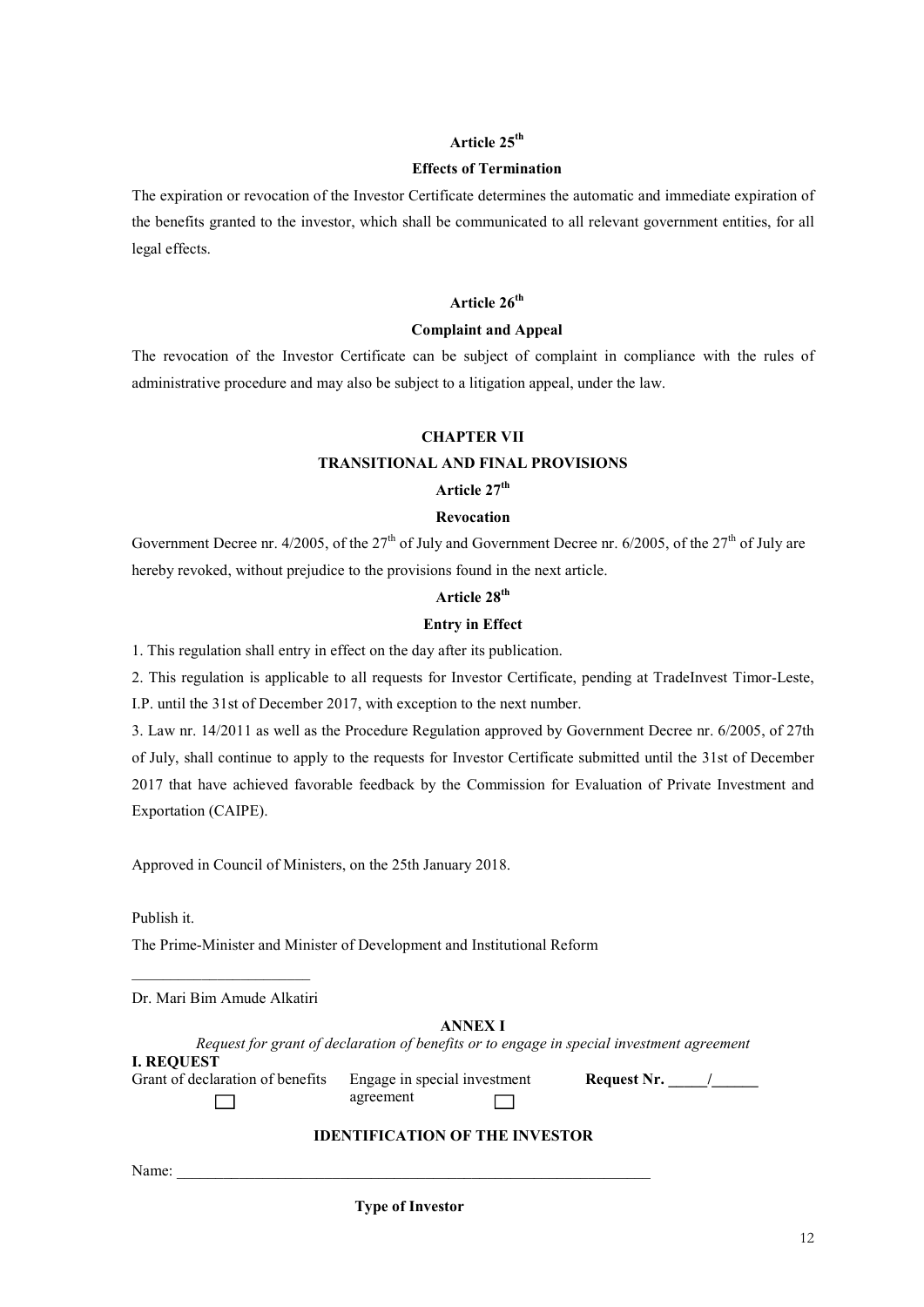| National Investor:     |                |                 |
|------------------------|----------------|-----------------|
| Foreign Investor:      |                |                 |
| Office:                |                |                 |
| Company Unique Number: | Phone contact: | E-mail contact: |

## DIRECTOR / LEGAL REPRESENTATIVE

L. j.

| Name:                                                                                                                                                               |                 |                                              |              |
|---------------------------------------------------------------------------------------------------------------------------------------------------------------------|-----------------|----------------------------------------------|--------------|
| Nr. of the Identification<br>document:                                                                                                                              |                 | Issue Date:                                  | Valid until: |
| Position:                                                                                                                                                           |                 |                                              |              |
| Phone contact:                                                                                                                                                      | E-mail contact: |                                              |              |
| Sector / Area of investment:                                                                                                                                        |                 | <b>INVESTMENT</b><br>Amount invested in USD: |              |
|                                                                                                                                                                     |                 | <u> 1980 - Jan Salaman Salaman (j. 1980)</u> |              |
| State property lease:                                                                                                                                               |                 |                                              |              |
| Work visas:                                                                                                                                                         |                 | Dimension:<br>Years: $\qquad \qquad$         |              |
| <b>II. SUBMITED DOCUMENTS</b><br>Form                                                                                                                               |                 |                                              |              |
|                                                                                                                                                                     |                 |                                              |              |
| Photocopy of updated commercial registration certificate                                                                                                            |                 |                                              |              |
| Copy of passport or identification document for all individual persons participating in the<br>investment either individually or integrated in a commercial society |                 |                                              |              |
| Request for grant of __ work visas (maximum 5)                                                                                                                      |                 |                                              |              |
| <b>Business Plan</b>                                                                                                                                                |                 |                                              |              |
| Photocopy of power of attorney granting powers to the legal representative, if any                                                                                  |                 |                                              |              |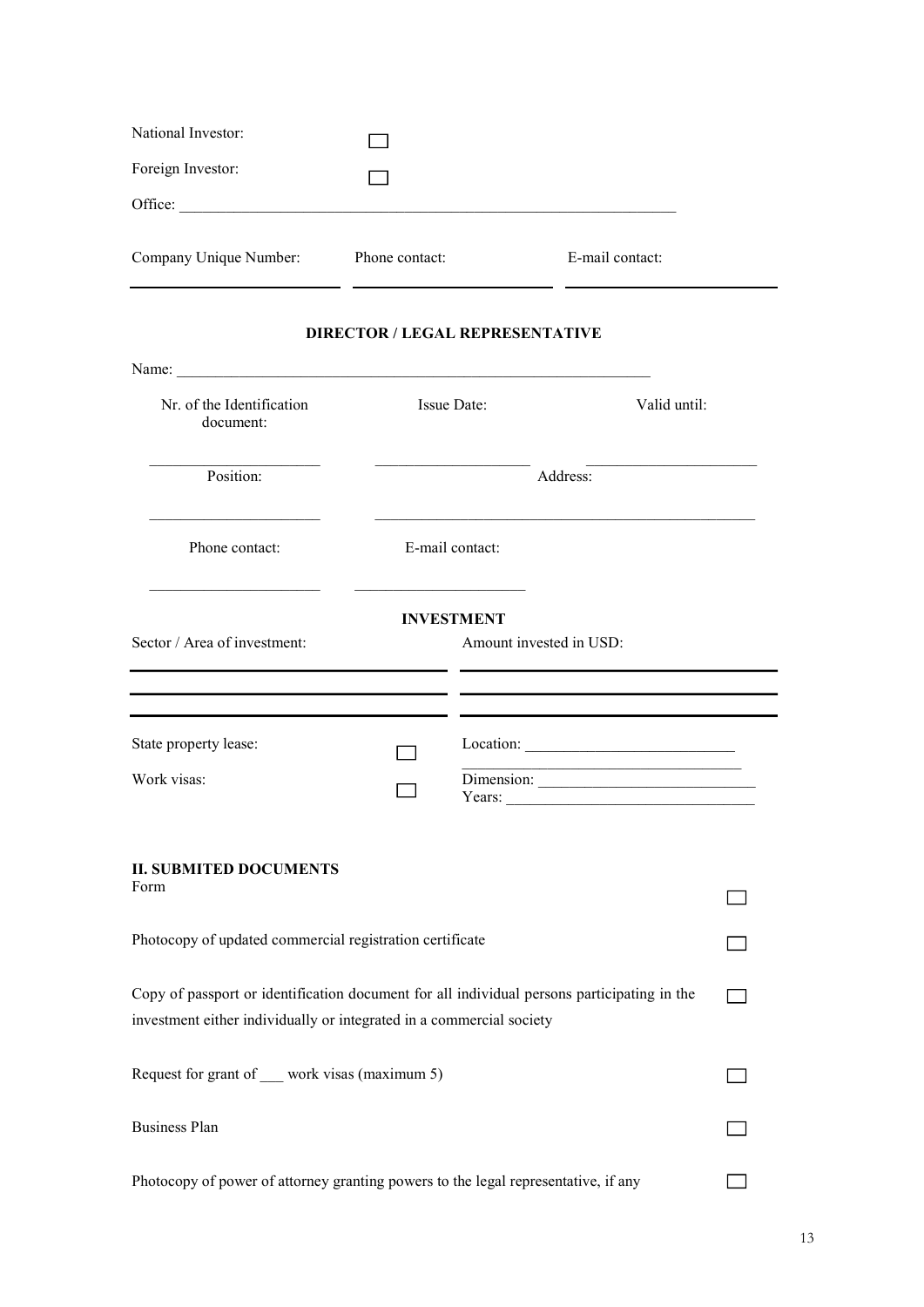| Photocopy of the passport or identification document of the legal representative                                                                                         |  |
|--------------------------------------------------------------------------------------------------------------------------------------------------------------------------|--|
| A document stating the motives based on which the investor intends to engage in a special                                                                                |  |
| investment agreement describing also the economic, social, environmental and<br>technological impact to be considered of great national interest in the framework of the |  |
| Strategic Plan for Development                                                                                                                                           |  |
|                                                                                                                                                                          |  |

Others:

## III. DECLARATION

I, the undersigned, hereby declare that the information given in this document is true and that the financial estimations hereby presented have been calculated in good faith and are compliant with the expectations of the investor.

| Local:                    |             | Date:     |              |
|---------------------------|-------------|-----------|--------------|
| Signature:                |             | Position: |              |
| Nr. of the Identification | Issue Date: |           | Valid until: |
| document                  |             |           |              |
|                           |             |           |              |

## IV. RECEIPT

It is hereby declared, with binding effects, that TradeInvest Timor-Leste I.P. has received the request nr. \_\_\_\_/\_\_\_\_ for a grant of declaration of benefits / to engage in a Special Investment Agreement in compliance with articles  $36<sup>th</sup>$  and  $38<sup>th</sup>$  of the Private Investment Law, approved by Law nr. 15/2017, of 23<sup>rd</sup> of August.

# TradeInvest Timor-Leste, I.P. \_\_\_\_\_\_\_\_\_\_\_\_\_\_\_\_\_\_\_\_\_\_\_\_\_\_\_\_\_\_\_\_\_\_\_\_\_\_\_

(Name and position of the official that received the request) (stamp)

Date:  $\frac{1}{\sqrt{2\pi}}$ 

#### ANNEX II

### Declaration of Benefits

In compliance with and for the purpose of articles  $24^{th}$  and  $25^{th}$  of the Private Investment Law, approved by Law nr. 15/2017, of  $23^{rd}$  of August

## DECLARATION OF BENEFITS

Nr. \_\_\_\_\_/\_\_\_\_\_\_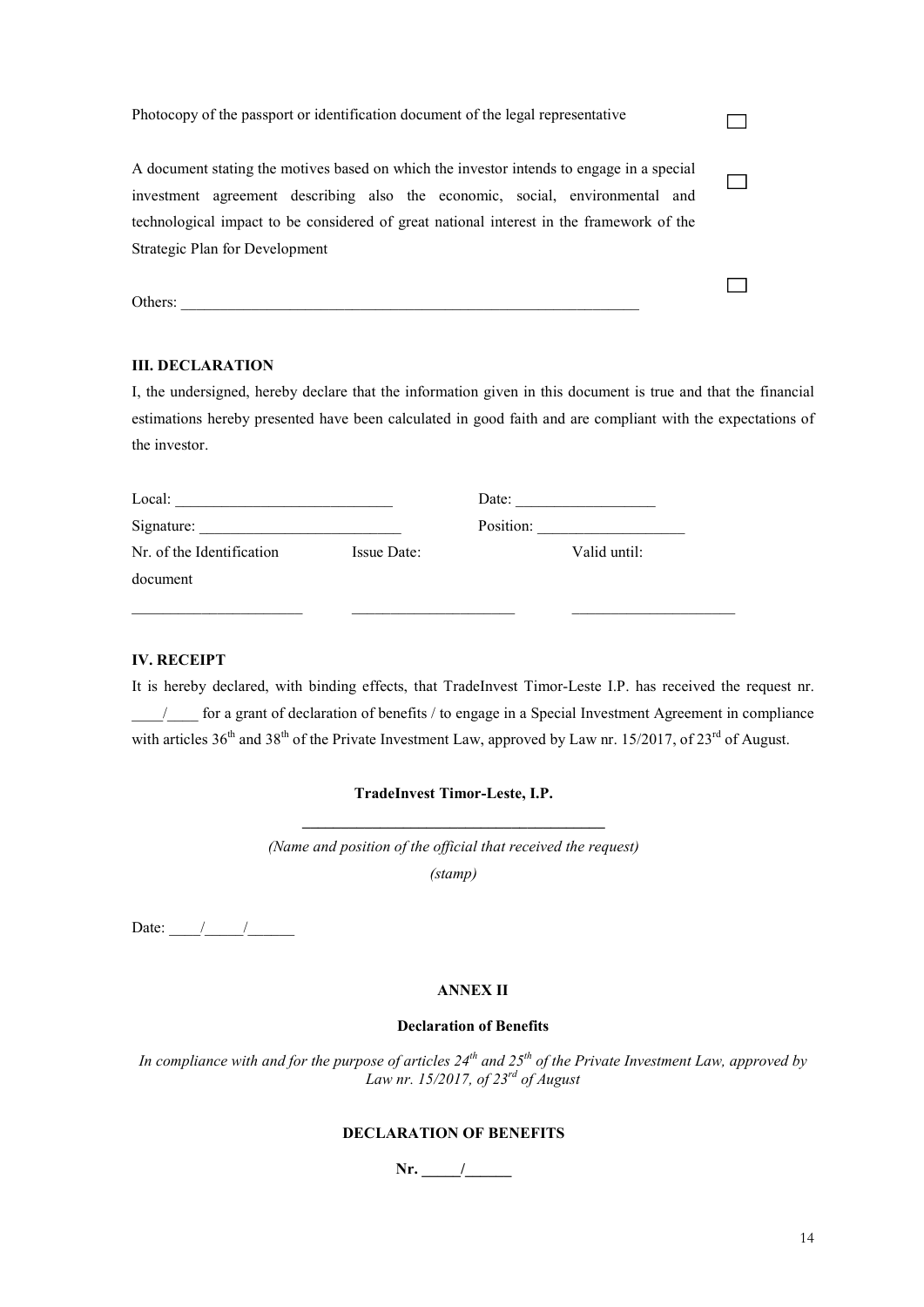## IDENTIFICATION OF THE INVESTOR

Name:

Office:

In compliance with and for the purpose of articles  $24<sup>th</sup>$ ,  $25<sup>th</sup>$  and  $29<sup>th</sup>$  of the Private Investment Law, approved by Law nr. 15/2017, of 23<sup>rd</sup> of August, and article 5<sup>th</sup> of the Government Decree nr. (...)/(..) it is hereby declared that the investor identified above holds the right to enjoy special benefits foreseen in Chapter VII of the Private Investment Law, approved by Law nr. 15/2017, of 23<sup>rd</sup> of August

#### The Minister supervising TradeInvest Timor-Leste, I.P.

\_\_\_\_\_\_\_\_\_\_\_\_\_\_\_\_\_\_\_\_\_\_\_\_\_\_\_\_\_\_\_\_\_\_\_\_\_\_\_ (Identification of the Minister and name) (stamp)

Date:  $\frac{1}{\sqrt{2\pi}}$ 

## ANNEX III

## Revocation of the Declaration of Benefits

#### **REVOCATION**

#### OF THE DECLARATION OF BENEFITS

Nr. \_\_\_\_\_/\_\_\_\_\_\_

## IDENTIFICATION OF THE INVESTOR

Name:

Office: \_\_\_\_\_\_\_\_\_\_\_\_\_\_\_\_\_\_\_\_\_\_\_\_\_\_\_\_\_\_\_\_\_\_\_\_\_\_\_\_\_\_\_\_\_\_\_\_\_\_\_\_\_\_\_\_\_\_\_\_\_\_\_\_

In compliance with and for the purpose of articles  $11<sup>th</sup>$  and  $12<sup>th</sup>$  of Government Decree nr. (...)/(..) it is hereby declared that the declaration of benefits granted to the investor identified above is revoked effective immediately.